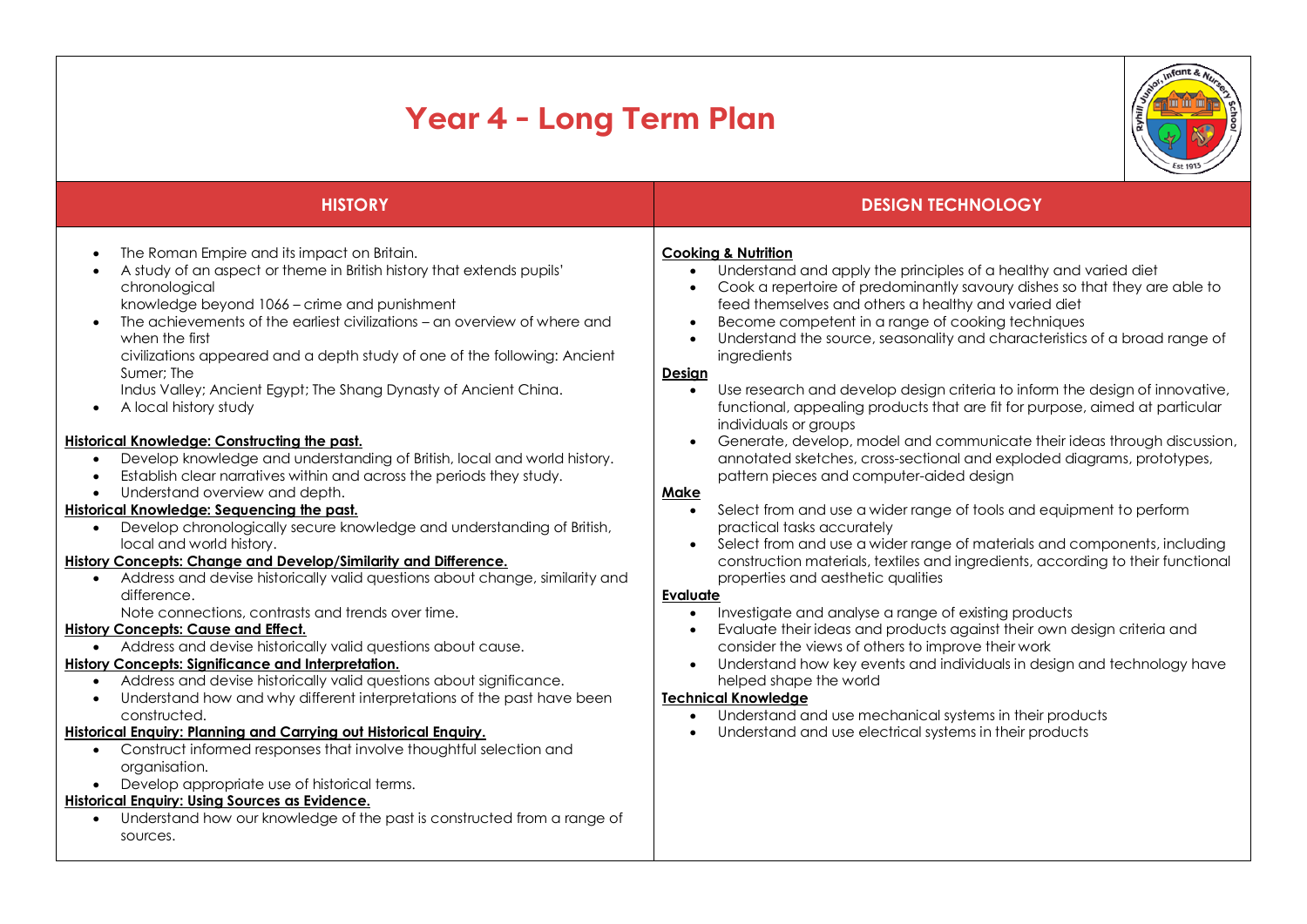| <b>SCIENCE</b>                                                                                                                                                                                                                                                                                                                                                                                                                                                                                                                                                                                                                                                                                                                                                                                                                                                                                                                                                                                                                                                                                                                                                                                                                                                                                                                                                                                                                                                                                                                                                                                                                                        | <b>GEOGRAPHY</b>                                                                                                                                                                                                                                                                                                                                                                                                                                                                                                                                                                                                                                                                                                                                                                                                                                                                                                                                                                                                                                                                                                                                                                                                                                                                                                                                                                                                                                                                                                                                                                                                                                    |
|-------------------------------------------------------------------------------------------------------------------------------------------------------------------------------------------------------------------------------------------------------------------------------------------------------------------------------------------------------------------------------------------------------------------------------------------------------------------------------------------------------------------------------------------------------------------------------------------------------------------------------------------------------------------------------------------------------------------------------------------------------------------------------------------------------------------------------------------------------------------------------------------------------------------------------------------------------------------------------------------------------------------------------------------------------------------------------------------------------------------------------------------------------------------------------------------------------------------------------------------------------------------------------------------------------------------------------------------------------------------------------------------------------------------------------------------------------------------------------------------------------------------------------------------------------------------------------------------------------------------------------------------------------|-----------------------------------------------------------------------------------------------------------------------------------------------------------------------------------------------------------------------------------------------------------------------------------------------------------------------------------------------------------------------------------------------------------------------------------------------------------------------------------------------------------------------------------------------------------------------------------------------------------------------------------------------------------------------------------------------------------------------------------------------------------------------------------------------------------------------------------------------------------------------------------------------------------------------------------------------------------------------------------------------------------------------------------------------------------------------------------------------------------------------------------------------------------------------------------------------------------------------------------------------------------------------------------------------------------------------------------------------------------------------------------------------------------------------------------------------------------------------------------------------------------------------------------------------------------------------------------------------------------------------------------------------------|
| <b>Working Scientifically</b><br>During years 3 and 4, pupils should be taught to use the following practical scientific methods,<br>processes and skills through the teaching of the programme of study content:<br>Asking relevant questions and using different types of scientific enquiries to answer<br>them<br>Setting up simple practical enquiries, comparative and fair tests<br>$\bullet$<br>Making systematic and careful observations and, where appropriate, taking accurate<br>measurements using standard units, using a range of equipment, including<br>thermometers and data loggers<br>Gathering, recording, classifying and presenting data in a variety of ways to help in<br>answering questions<br>Recording findings using simple scientific language, drawings, labelled diagrams, keys,<br>$\bullet$<br>bar charts, and tables<br>Reporting on findings from enquiries, including oral and written explanations, displays or<br>$\bullet$<br>presentations of results and conclusions<br>Using results to draw simple conclusions, make predictions for new values, suggest<br>$\bullet$<br>improvements and raise further questions<br>Identifying differences, similarities or changes related to simple scientific ideas and<br>$\bullet$<br>processes<br>Using straightforward scientific evidence to answer questions or to support their<br>$\bullet$<br>findings.                                                                                                                                                                                                                                                   | <b>Locational Knowledge</b><br>Ge2/1.1a locate the world's countries, using maps to focus on Europe (including the location<br>of Russia) and North and South America, concentrating on their environmental regions, key<br>physical and human characteristics, countries, and major cities<br>Ge2/1.1b name and locate counties and cities of the United Kingdom, geographical regions<br>and their identifying human and physical characteristics, key topographical features (including<br>hills, mountains, coasts and rivers), and land-use patterns; and understand how some of these<br>aspects have changed over time<br>Ge2/1.1c identify the position and significance of latitude, longitude, Equator, Northern<br>Hemisphere, Southern Hemisphere, the Tropics of Cancer and Capricorn, Arctic and Antarctic<br>Circle, the Prime/Greenwich Meridian and time zones (including day and night)<br><b>Place Knowledge</b><br>Ge2/1.2a understand geographical similarities and differences through the study of human<br>and physical geography of a region of the United Kingdom, a region in a European country,<br>and a region in North or South America<br><b>Human and Physical Geography:</b><br>Describe and understand key aspects of physical geography, including climate zones, biomes<br>and vegetation belts, rivers, mountains, volcanoes and earthquakes, and the water cycle.<br>Describe and understand key aspects of human geography including types of settlement and<br>land use, economic activity including trade links, and the distribution of natural resources<br>including energy, food, minerals and water. |
| <b>All Living Things</b><br>Recognise that living things can be grouped in a variety of ways<br>Explore and use classification keys to help group, identify and name a variety of living<br>things in their local and wider environment<br>Recognise that environments can change and that this can sometimes pose dangers<br>$\bullet$<br>to living things.<br><b>Animals including humans</b><br>Describe the simple functions of the basic parts of the digestive system in humans<br>Identify the different types of teeth in humans and their simple functions<br>$\bullet$<br>Construct and interpret a variety of food chains, identifying producers, predators and<br>$\bullet$<br>prey.<br><b>States of Matter</b><br>Compare and group materials together, according to whether they are solids, liquids<br>or gases<br>Observe that some materials change state when they are heated or cooled, and<br>$\bullet$<br>measure or research the temperature at which this happens in degrees Celsius (°C)<br>Identify the part played by evaporation and condensation in the water cycle and<br>$\bullet$<br>associate the rate of evaporation with temperature<br>Sound<br>Identify how sounds are made, associating some of them with something vibrating<br>Recognise that vibrations from sounds travel through a medium to the ear<br>Find patterns between the pitch of a sound and features of the object that produced<br>$\bullet$<br>it.<br>Find patterns between the volume of a sound and the strength of the vibrations that<br>produced it.<br>Recognise that sounds get fainter as the distance from the sound source increases | <b>Geographical Skills and Fieldwork</b><br>Ge2/1.4a use maps, atlases, globes and digital/computer mapping to locate countries and<br>describe features studied<br>Ge2/1.4b use the 8 points of a compass, 4 and 6-figure grid references, symbols and key<br>(including the use of Ordnance Survey maps) to build their knowledge of the United Kingdom<br>and the wider world<br>Ge2/1.4c use fieldwork to observe, measure, record and present the human and physical<br>features in the local area using a range of methods, including sketch maps, plans and graphs,<br>and digital technologies.                                                                                                                                                                                                                                                                                                                                                                                                                                                                                                                                                                                                                                                                                                                                                                                                                                                                                                                                                                                                                                             |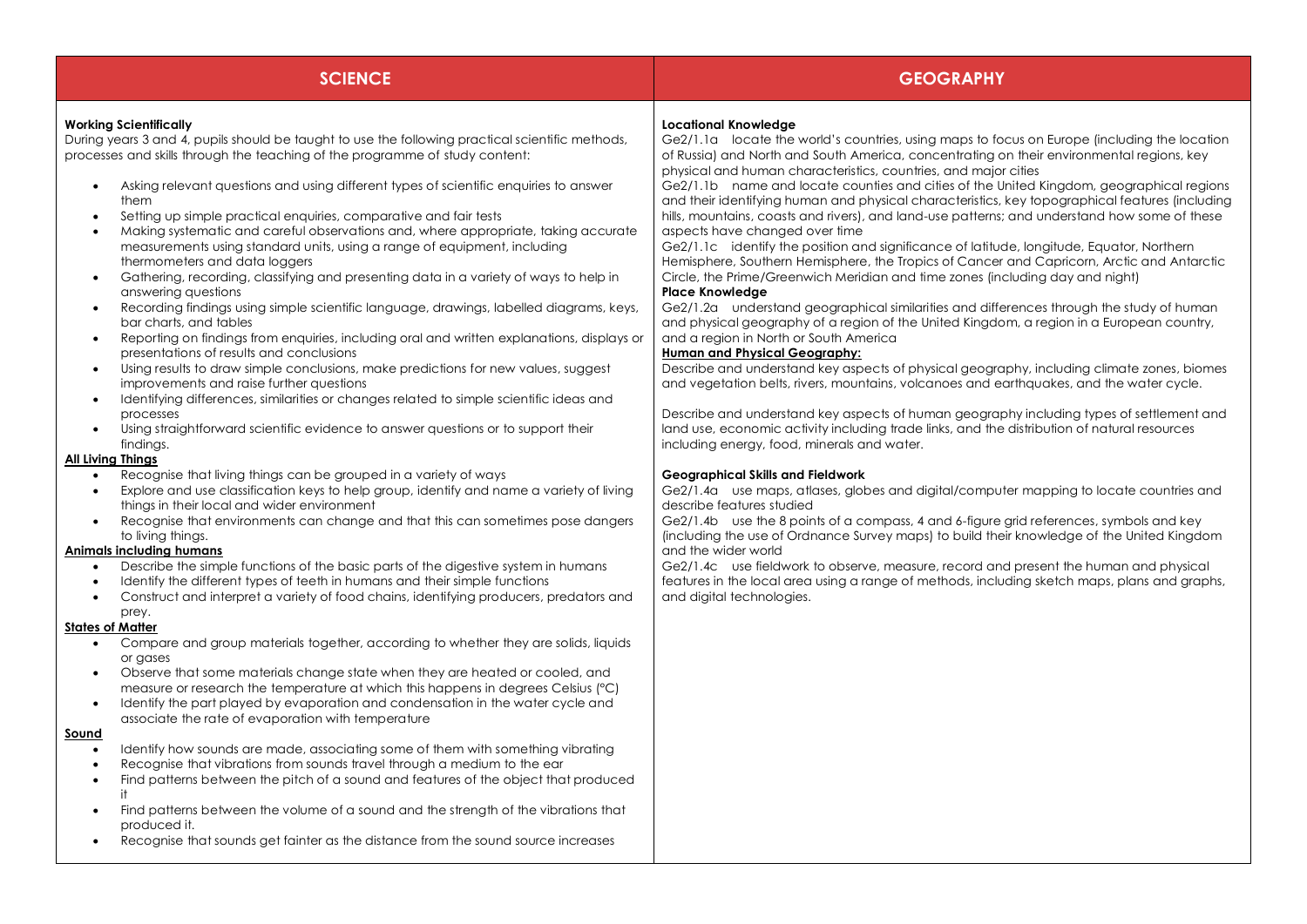| Electricity<br>$\bullet$<br>$\bullet$<br>$\bullet$<br>$\bullet$ | Identify common appliances that run on electricity<br>Construct a simple series electrical circuit, identifying and naming its basic parts,<br>including cells, wires, bulbs, switches and buzzers<br>Identify whether or not a lamp will light in a simple series circuit, based on whether or<br>not the lamp is part of a complete loop with a battery<br>Recognise that a switch opens and closes a circuit and associate this with whether or<br>not a lamp lights in a simple series circuit<br>Recognise some common conductors and insulators, and associate metals with being<br>good conductors                                                                                                                                                                                                                                                                                                                                                                                                                                                                                                                                                                                                                                                                       |                                                                                                                                                                                                                                                                                                                                                                                                                                                                                                                                                                                                                                                                                                                                                                                                                                                                                                                                                                                                                                                                                                                                                                                                                                                                                                                                                                                                                                                                                               |
|-----------------------------------------------------------------|---------------------------------------------------------------------------------------------------------------------------------------------------------------------------------------------------------------------------------------------------------------------------------------------------------------------------------------------------------------------------------------------------------------------------------------------------------------------------------------------------------------------------------------------------------------------------------------------------------------------------------------------------------------------------------------------------------------------------------------------------------------------------------------------------------------------------------------------------------------------------------------------------------------------------------------------------------------------------------------------------------------------------------------------------------------------------------------------------------------------------------------------------------------------------------------------------------------------------------------------------------------------------------|-----------------------------------------------------------------------------------------------------------------------------------------------------------------------------------------------------------------------------------------------------------------------------------------------------------------------------------------------------------------------------------------------------------------------------------------------------------------------------------------------------------------------------------------------------------------------------------------------------------------------------------------------------------------------------------------------------------------------------------------------------------------------------------------------------------------------------------------------------------------------------------------------------------------------------------------------------------------------------------------------------------------------------------------------------------------------------------------------------------------------------------------------------------------------------------------------------------------------------------------------------------------------------------------------------------------------------------------------------------------------------------------------------------------------------------------------------------------------------------------------|
|                                                                 | <b>MUSIC</b>                                                                                                                                                                                                                                                                                                                                                                                                                                                                                                                                                                                                                                                                                                                                                                                                                                                                                                                                                                                                                                                                                                                                                                                                                                                                    | <b>PE</b>                                                                                                                                                                                                                                                                                                                                                                                                                                                                                                                                                                                                                                                                                                                                                                                                                                                                                                                                                                                                                                                                                                                                                                                                                                                                                                                                                                                                                                                                                     |
| $\bullet$                                                       | Play and perform in solo and ensemble contexts, using their voices and playing musical<br>instruments with increasing accuracy, fluency, control and expression<br>Improvise and compose music for a range of purposes using the<br>interrelated dimensions of music<br>Listen with attention to detail and recall sounds with increasing aural memory<br>Use and understand staff and other musical notations<br>Appreciate and understand a wide range of high-quality live and recorded<br>music drawn from different traditions and from great composers and musicians                                                                                                                                                                                                                                                                                                                                                                                                                                                                                                                                                                                                                                                                                                      | <b>Sport &amp; Games</b><br>Use running, jumping, throwing and catching in isolation and in combination<br>Play competitive games, modified where appropriate, and apply basic principles<br>suitable for attacking and defending<br>Develop flexibility, strength, technique, control and balance<br>Perform dances using a range of movement patterns<br>Compare their performances with previous ones and demonstrate improvement to<br>achieve their personal best.                                                                                                                                                                                                                                                                                                                                                                                                                                                                                                                                                                                                                                                                                                                                                                                                                                                                                                                                                                                                                       |
|                                                                 | <b>COMPUTING</b>                                                                                                                                                                                                                                                                                                                                                                                                                                                                                                                                                                                                                                                                                                                                                                                                                                                                                                                                                                                                                                                                                                                                                                                                                                                                | <b>MODERN FOREIGN LANGUAGES</b>                                                                                                                                                                                                                                                                                                                                                                                                                                                                                                                                                                                                                                                                                                                                                                                                                                                                                                                                                                                                                                                                                                                                                                                                                                                                                                                                                                                                                                                               |
| $\bullet$<br>$\bullet$                                          | Design, write and debug programs that accomplish specific goals,<br>including controlling or simulating physical systems; solve problems by decomposing<br>them into smaller parts<br>Use sequence, selection, and repetition in programs; work with variables and various<br>forms of input and output<br>Use logical reasoning to explain how some simple algorithms work and to detect and<br>correct errors in algorithms and programs<br>Understand computer networks including the internet; how they can provide multiple<br>services, such as the world-wide web; and the opportunities they offer<br>for communication and collaboration<br>Use search technologies effectively, appreciate how results are selected and ranked,<br>and be discerning in evaluating digital content<br>Select, use and combine a variety of software (including internet services) on a range<br>of digital devices to design and create a range of programs, systems and content that<br>accomplish given goals, including collecting, analysing, evaluating and presenting<br>data and information.<br>Use technology safely, respectfully and responsibly; recognise<br>acceptable/unacceptable behaviour; identify a range of ways to report concerns<br>about content and contact | Listening & Comprehension<br>Listen attentively to spoken language and show understanding by joining in and<br>responding<br>Explore the patterns and sounds of language through songs and rhymes and link the<br>spelling, sound and meaning of words<br>Speaking<br>Engage in conversations; ask and answer questions; express opinions and respond to<br>$\bullet$<br>those of others; seek clarification and help*<br>Speak in sentences, using familiar vocabulary, phrases and basic language structures<br>Develop accurate pronunciation and intonation so that others understand when they<br>are reading aloud or using familiar words and phrases*<br>Present ideas and information orally to a range of audiences<br><b>Reading &amp; Comprehension</b><br>Read carefully and show understanding of words, phrases and simple writing<br>$\bullet$<br>Appreciate stories, songs, poems and rhymes in the language<br>$\bullet$<br>Broaden their vocabulary and develop their ability to understand new words that are<br>introduced into familiar written material, including through using a dictionary<br>Writing<br>Write phrases from memory, and adapt these to create new sentences, to express<br>$\bullet$<br>ideas clearly<br>Describe people, places, things and actions orally* and in writing<br>Understand basic grammar appropriate to the language being studied, including<br>(where relevant): feminine, masculine and neuter forms and the conjugation of high- |